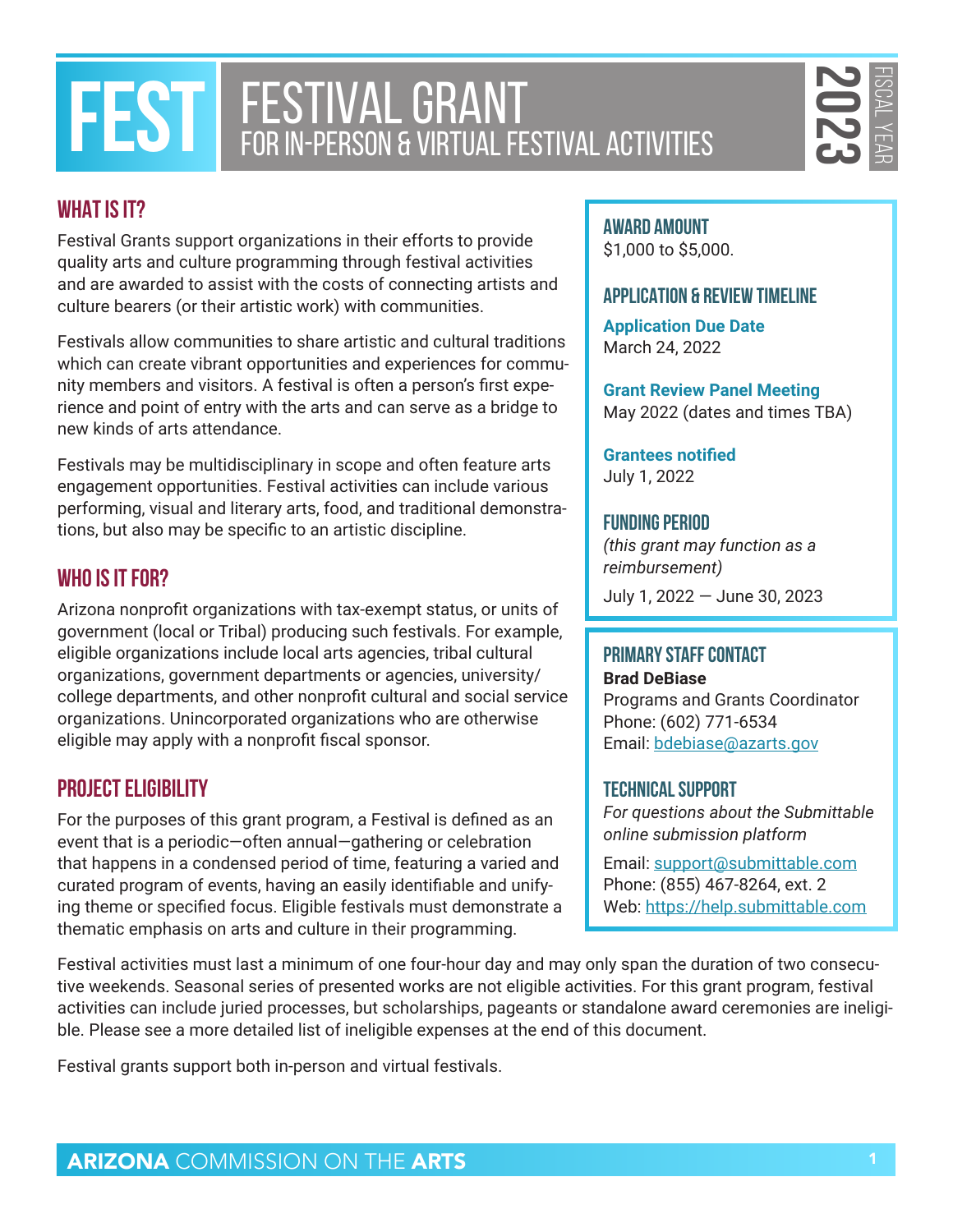# **AWARD AMOUNTS AND ELIGIBLE EXPENSES**

Applicants may request grant award amounts ranging from a minimum of \$1,000 to a maximum of \$5,000.

There is no cash match required for this grant opportunity, however applicants should use the narrative sections of the application to justify their requested award amounts.

|                                      | <b>Eligible Expenses</b>                                                                                                                                                                                                                    |
|--------------------------------------|---------------------------------------------------------------------------------------------------------------------------------------------------------------------------------------------------------------------------------------------|
| <b>In-Person</b><br><b>Festivals</b> | a) Contracted Artistic Services and Artist Fees: includes guest artist contractual fees<br>including travel, lodging, and per diem expenses.                                                                                                |
|                                      | b) Production Expenses: includes insurance, sound, lighting, and equipment rental and<br>operation for the artistic project only.                                                                                                           |
|                                      | Space Rental: includes stage, space, or venue rental for the artistic project only.<br>C)                                                                                                                                                   |
|                                      | Marketing/Promotion: includes contracted graphic design services the purchase of<br>d)<br>advertising space and creation of digital and printed promotional materials for the entire<br>event.                                              |
|                                      | e) Accessibility Services: includes closed captioning, interpretation, and translation services,<br>visual enhancements, and listening guides.                                                                                              |
|                                      | Public Health and Safety Compliance: includes personal protective equipment, cleaning<br>f)<br>and sanitation services, and equipment/structuring to support distancing.                                                                    |
| <b>Virtual</b><br><b>Festivals</b>   | Items (a) $-$ (f), above, and                                                                                                                                                                                                               |
|                                      | Digital Operations: includes fees related to video live-streaming services, access to webinar<br>and conferencing platforms, closed captioning, translation and interpretation services, and<br>digital ticketing/event management systems. |

# **Before you Apply**

Applicants are encouraged to do the following prior to beginning their application:

#### **Create or update your Submittable account**

The Arts Commission runs application processes through Submittable, a cloud-based online submissions platform that can be accessed on most computers and mobile devices. To apply for a grant, you will need a Submittable user account for your organization. If your organization has previously created a Submittable account to apply for a grant from the Arts Commission or another entity, you may log in using your existing username and password. If you do not already have one, you can create a free account at [https://manager.submittable.](https://manager.submittable.com/signup) [com/signup](https://manager.submittable.com/signup).

After creating or logging in to your Submittable account, applicants will be prompted to confirm their contact information before proceeding to the application. All official Arts Commission correspondence will be sent to the contact information associated with the applicant's Submittable account, so please ensure that this contact information is accurate and kept up to date.

#### **Request accommodations**

Please contact the Arts Commission before the application deadline if you require an accessibility accommodation or have other extenuating circumstances affecting your use of the online platform.

ARIZONA COMMISSION ON THE ARTS **2008** 2008 2014 2015 2016 2017 2018 2019 2019 2019 2014 2016 2017 2018 2019 2019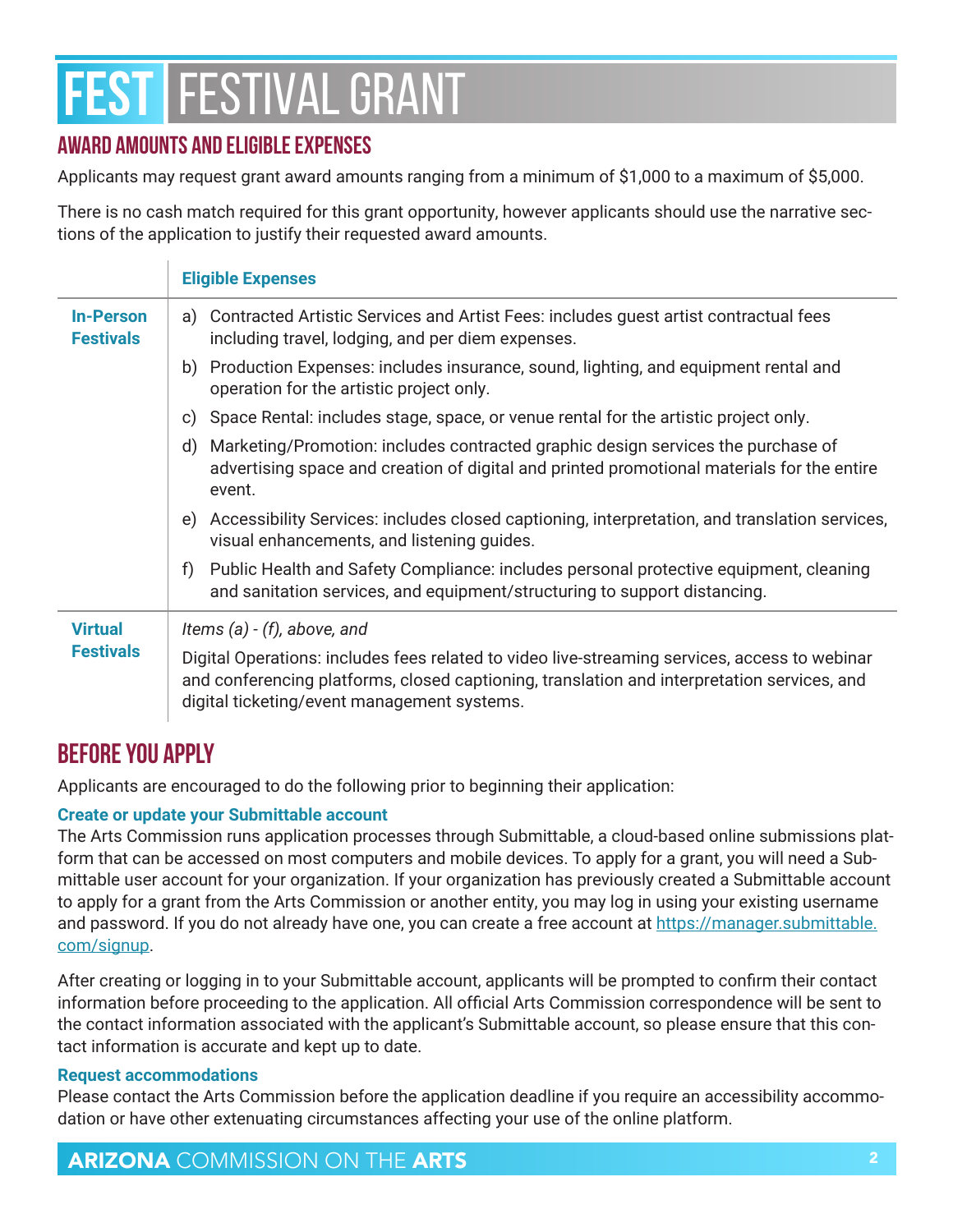### **The Application**

When you're ready, go to <https://azarts.gov/grant/festival/> and click on "Apply Now." This will take you to the Submittable platform. You do not have to complete the application in one session; Submittable allows you to save a draft of your application and complete or submit it later.

Some applicants find it helpful to develop responses using word processing software, then to copy/paste into the Submittable application. A word document version of the narrative questions can be downloaded at [https://](https://azarts.gov/grant/festival/) [azarts.gov/grant/festival/.](https://azarts.gov/grant/festival/)

#### **Organization Information**

Information collected in this section of the application is used for internal and reporting purposes only.

- Organization name and (if applicable) DBA
- Secondary contact info
- ADA Coordinator contact info<sup>1</sup>
- Festival website
- Nonprofit status (and file upload)<sup>2</sup>
	- <sup>1</sup> *Grants from the Arts Commission require compliance with the regulations of Section 504 and Title II of the Americans with Disabilities Act (ADA). The ADA Coordinator is the person who can answer questions about or facilitate requests for accessible programs and services; no special training or certification required.*
	- <sup>2</sup> *You will be required to upload an IRS determination letter OR a fiscal sponsor letter of agreement in the "Nonprofit Status" section. Units of government are exempt from this requirement.*

#### **Festival Overview**

- Festival name
- One sentence description (150 words max)
- Years the festival has existed
- Festival dates and times (or usual calendar placement)
- Projected number of participants (or average annual attendance)
- Organization mission statement (150 words maximum)

#### **Festival Format**

You will choose either **In-person** or **Virtual**.

While in-person festivals may possess virtual components (e.g. livestreaming performances), applicants should select the Virtual option if their festival activities will be produced and attended exclusively through digital platforms.

### **Application continued on next page**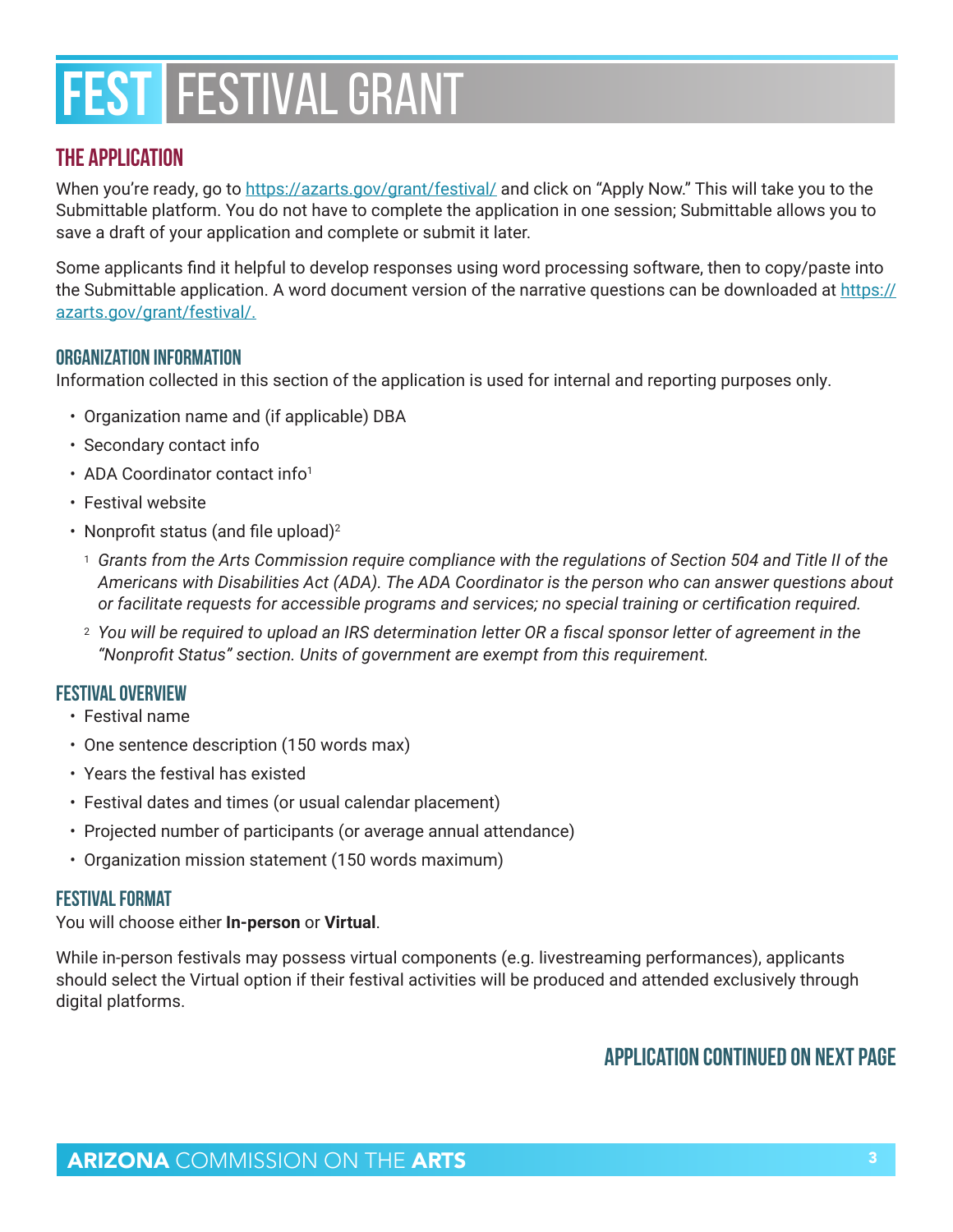### **Application (continued)**

#### **Narrative Questions**

- 1. Please describe your festival in its entirety, providing the review panel with a detailed summary of what will be made available to festival attendees and how. Be as specific as possible about the festival's arts and culture programming, structure, timeline, and the artists and culture bearers who will be engaged. (400 words maximum)
- 2. What communities will you engage through your festival, and how? Please define these communities and describe what attendees will gain, learn and/or experience through your festival. (400 words maximum)
- 3. In addition to ADA compliance, please describe how your organization will ensure that all festival programming, facilities, and venues support access for and the participation of people of all abilities. (300 words maximum)

#### **If you chose "Virtual" as your Festival Format, skip Question 4**

4. [In-Person] Please provide an outline of your festival's COVID compliance plans. Describe how your festival will adhere to municipal health guidelines regarding public gatherings and any other measures being taken to mitigate risk of COVID transmission. (300 words maximum)

#### **Budget Form and Narrative**

All applicants must submit a complete project budget using the provided template.

#### **Festival Project Budget Form**

- Find the Festival Project Budget Form online at<https://azarts.gov/grant/festival/>.
- Download the budget form to your computer.
- Complete the project budget form in full and save it.
	- » Please note: Be sure to enter a zero (0) for any unused fields in the fillable Budget Form to ensure accuracy in auto-calculating Income and Expense totals.
- Upload your completed Festival Project Budget Form to your application in Submittable.

#### **Budget Narrative**

Please use this space to describe the festival budget, including eligible fees, any anticipated income, and any substantial in-kind support. This is your opportunity to bring your festival budget to life, as if you were explaining it to the grant review panel. You may also use this Budget Narrative section to explain how you have arrived at certain itemized dollar amounts. (300 words maximum)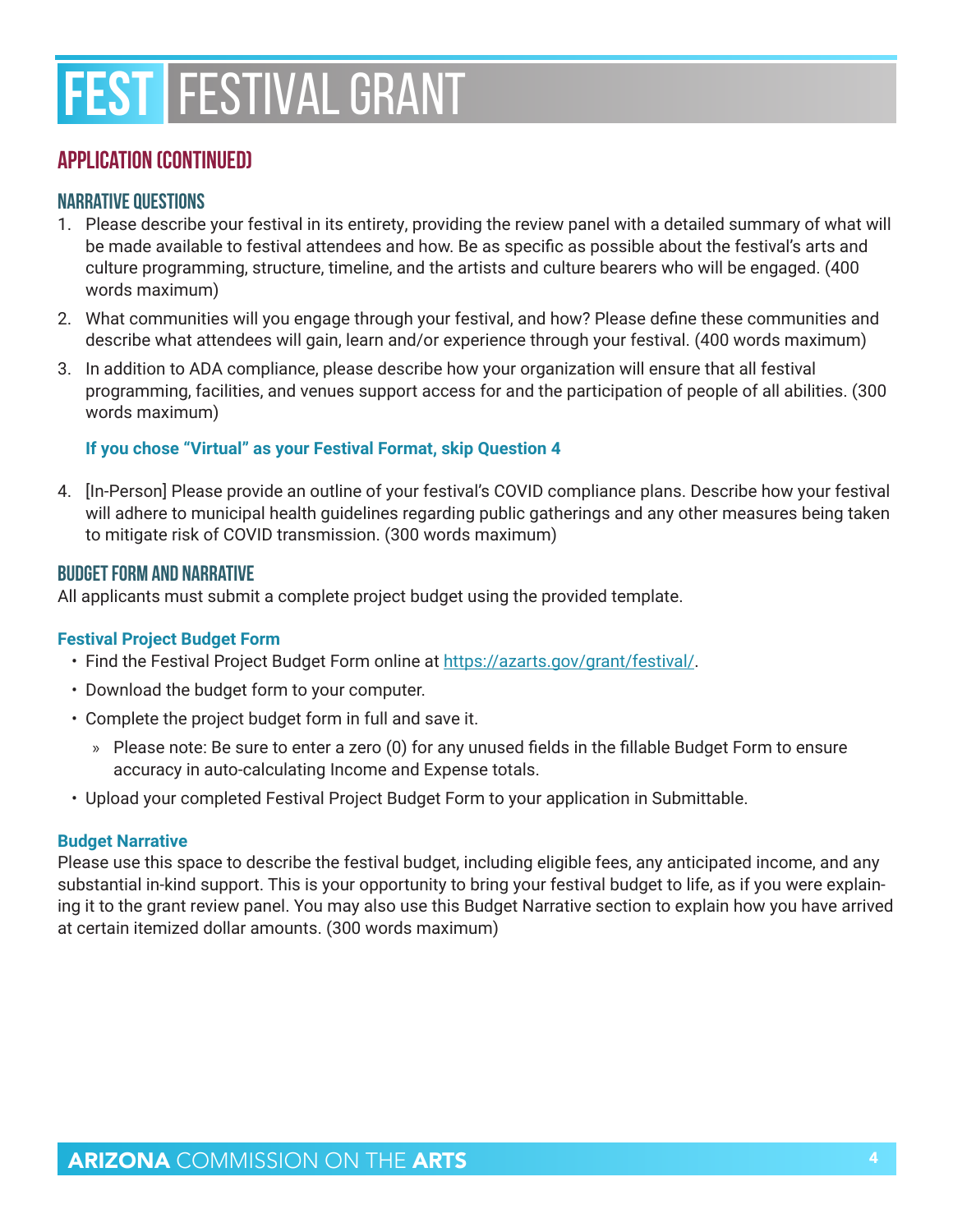### **Evaluation Criteria**

Your narrative responses will be evaluated by the panelists based on the following criteria.

#### **Quality Arts and Culture Programming**

Does the application clearly describe the festival's arts and culture programming and the artist/culture bearers who will be engaged? Does the application make a strong case for what it hopes to make available to festival participants and attendees and how? Does the application outline in detail the structure and timeline of the festival's programming/activities?

#### **Community Benefit**

Does the application define the communities the festival hopes to directly serve, interact, and engage with? Does the application clearly outline how this will happen? Does the application thoughtfully address access and participation for people of all abilities? Does the application explain how the festival attends to ongoing pandemic-related challenges?

#### **Viability**

Does the application demonstrate substantial evidence that the festival activities will be realized within the funding period? Does the proposed budget appropriately reflect the scope of work described in the application? Does the application clearly explain how project activities will be produced and delivered?

### **APPLICATION REVIEW PROCESS**

Grants are awarded through a competitive review process. Applications are first reviewed by Arts Commission staff for completeness and eligibility. Late or incomplete applications will be ineligible for review or funding.

Eligible applications are reviewed by independent review panels made up of arts and other professionals from communities throughout the state. Each application is evaluated based on how well it demonstrates alignment with the evaluation criteria.

Panelists first review applications individually then meet to discuss the applications as a group. This meeting is open to the public and applicants are encouraged to attend or listen-in online. Applicants being reviewed will be notified when panel dates are set.

Grant panel recommendations are then approved by the Arts Commission's Governor-appointed board of commissioners.

The number of grants awarded is determined based on available funding and the overall number of eligible applications submitted.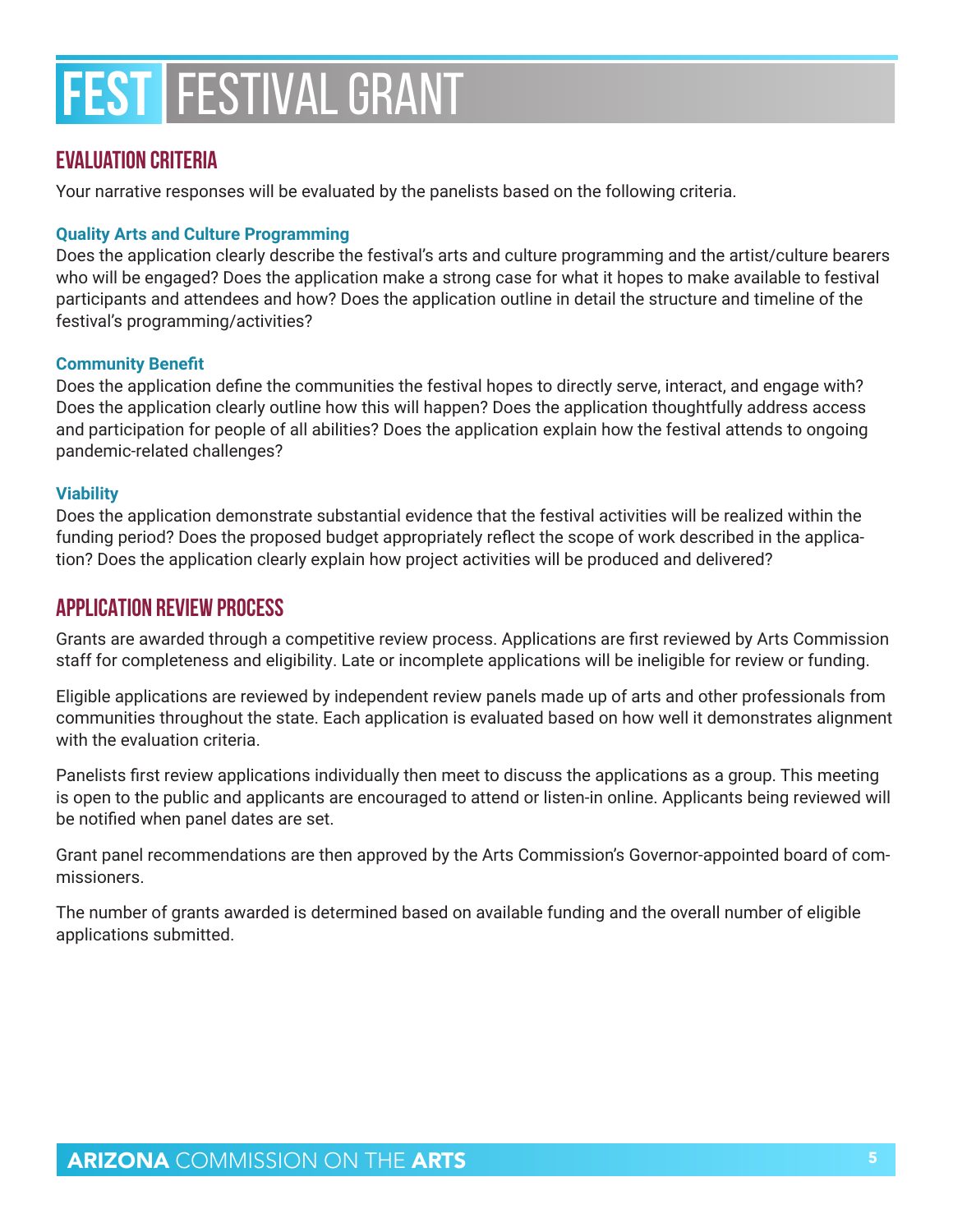# **FUNDING RESTRICTIONS**

This program does not fund the following:

- Grantees that received Arts Commission funding in FY2021, but failed to file a final report by Monday, August 2, 2021.
- Entities submitting an application for an FY2023 Creative Capacity Grant, Youth Arts Engagement Grant, or Lifelong Arts Engagement Grant (see FAQ for more information).
- Applications submitted by businesses and for-profit organizations.
- School districts that would otherwise be eligible for Arts Learning grants.
- An organization's season or seasonal series of presented work.
- Projects involving construction of facilities.
- Debt reduction.
- Food and beverages for receptions and hospitality functions.
- Fundraising projects.
- Scholarships, pageants or standalone award ceremonies.
- Producing organizations to tour or present themselves.
- Conferences, symposiums and the like.
- Religious institution-led or religious group- sponsored projects not open to participation by noncongregants.
- Religious institution-led or religious group- sponsored projects whose primary purpose is the religious socialization of individuals, or which exist as parts of religious sermons or services.
- Equipment/capital expenditures.
- Lobbying expenses.
- College or university-sponsored projects not open to participation by the community outside the university setting.
- Staff or board member salaries of the applicant organization.
- Re-granting.
- Indirect costs.
- Grant administration, overhead or processing fees taken by an umbrella/parent organization as a percentage of the total award, with the exception of fiscal sponsors.
- Any costs other than eligible fees.

#### *This list is not comprehensive.*

Additionally, according to the Arts Commission's enabling statutes, "Notwithstanding any other law, no monies from the Arizona Commission on the Arts may be spent for payment to any person or entity for use in desecrating, casting contempt on, mutilating, defacing, defiling, burning, trampling, or otherwise dishonoring or causing to bring dishonor on religious objects, the flag of the United States or the flag of this state." Recipients of Arts Commission support are further instructed to "take into consideration general standards of decency and respect for the diverse beliefs and values of the American public" within funded programs.

# ARIZONA COMMISSION ON THE ARTS **6.6 ARTS** 6.6 ARTS **6.6 ARTS**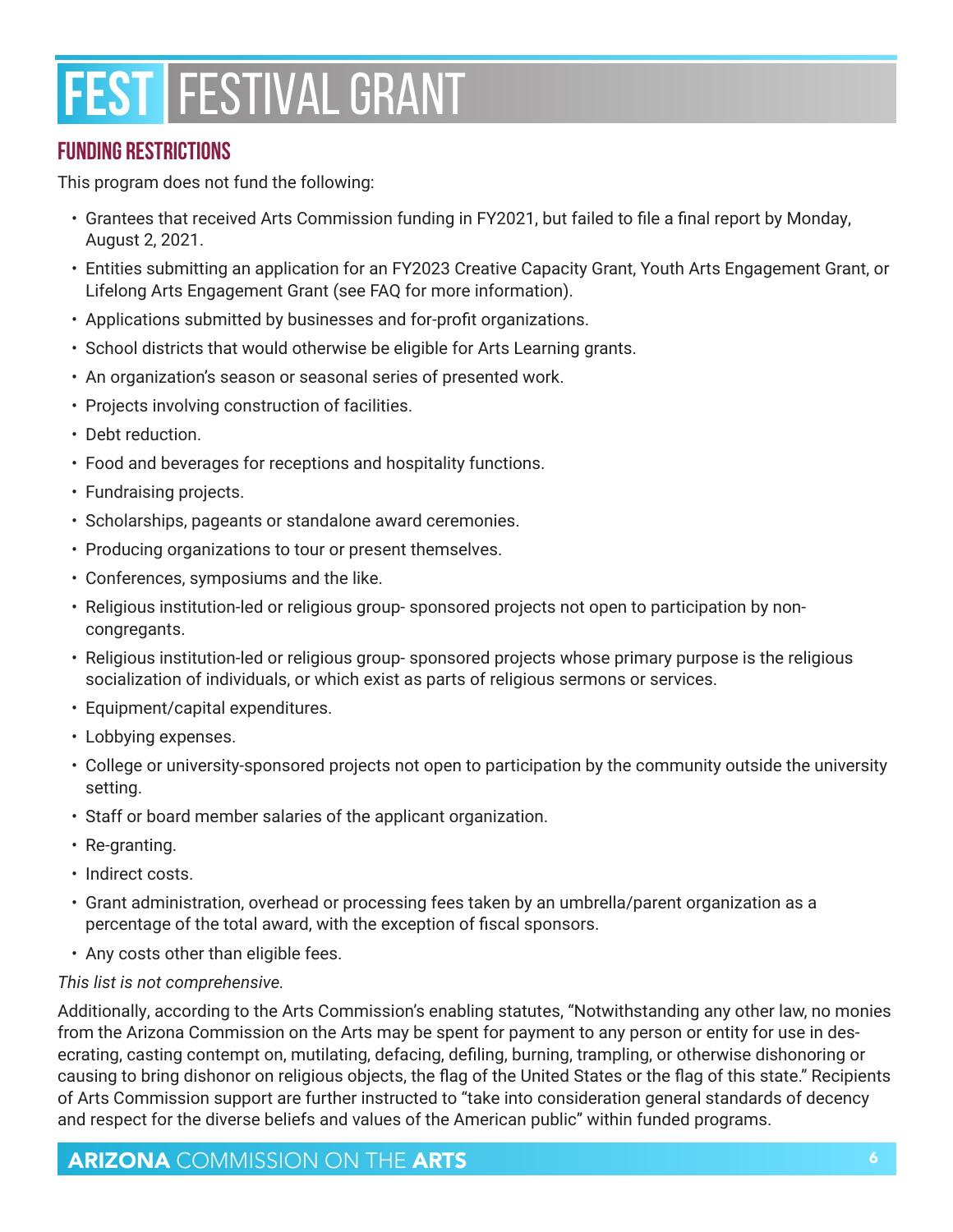### **FREQUENTLY ASKED QUESTIONS**

#### **What is meant by "a thematic emphasis on arts and culture" regarding programming?**

While eligible applicant organizations may not have an expressly arts and culture-focused mission, eligible festival projects must include arts and culture programming as part of the festival's main goals and objectives.

#### **How can I be sure that my project is eligible for this program?**

If you have reviewed the eligibility criteria listed earlier in this guidelines document and are still unsure if your festival is an appropriate fit for this program, we recommend that you reach out to the program manager to determine if your project is a good fit for the Festival Grant program. Arts Commission staff will provide consultation to determine if your proposed festival activities warrant submitting an application.

#### **My organization has received grants from the Arts Commission before, but I am new in my role and cannot access our Submittable account. What should I do?**

Submittable accounts reflect individuals and not organizations. In other words, the staff member who was previously managing your organization's grant possessed a Submittable account on behalf of your organization. In some instances, as one staff member exits, they will leave behind their Submittable login credentials to their successor so they may access prior grant application materials and update the pre-existing account information. If you do not have access to a prior grant manager's Submittable login credentials, you will have to set up a new account.

One helpful remedy for this has been for organizations to utilize a generic grants-related email address under their domain name as the primary inbox for their organization's Submittable materials (e.g. grants@yourorganization.com). This way new accounts will not have to be made in the event of staffing changes and your organization can streamline access to prior application materials.

#### **My organization is eligible for other Arts Commission grants. Can I apply to those too?**

No. Across grant programs, the Arts Commission limits the number of applications that may be submitted by a given organization or unit of government to one (1) application per funding period (July 1 – June 30 of the following year). While an organization or unit of government may be eligible for more than one grant program, they may only apply for one of them in a given funding period. As an example, an applicant who applies to the Festivals Grant program in Fiscal Year 2023 may not apply for the Creative Capacity Grant program or a Youth Arts Engagement Grant that same year.

#### **My festival isn't taking place until late in the funding period and we are still in a planning phase. Can we still apply for a Festival Grant?**

Yes. If you are still in a planning phase for your festival activities and do not have certain specific details finalized at the time you are submitting your application, we advise that you offer insight as to how you are making your decisions, what your options may be for a particular unknown, and what your desired outcome(s) may be for items still in development. Offering a high level of detail surrounding your organization's planning and decision-making will at least help a panel understand how your festival will likely come into existence even if certain logistics and details are still in development.